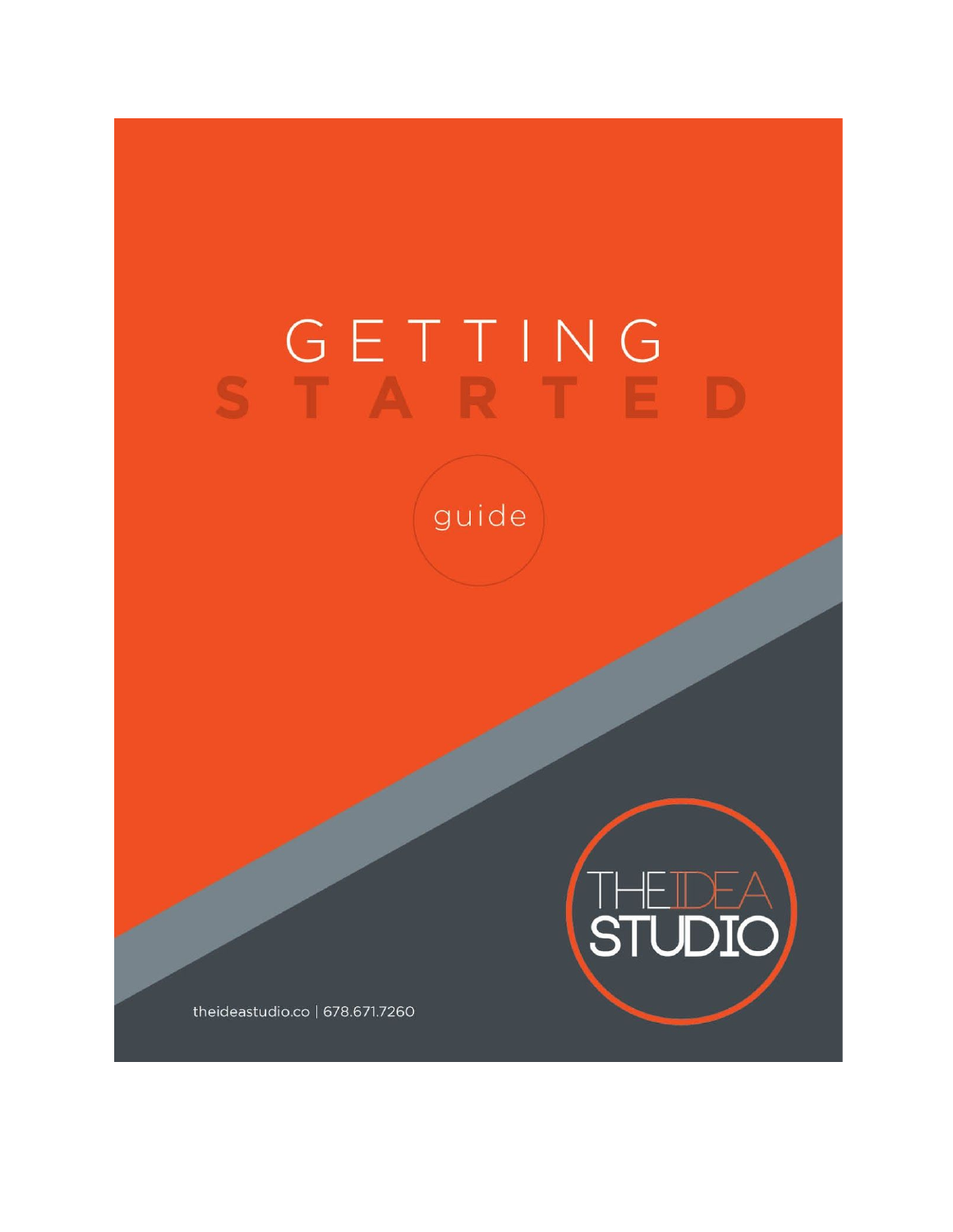### Why Business Video?

When it comes to digital marketing, it's no secret that video content is highly effective at engaging viewers and increasing conversions. According to **[HubSpot](https://blog.hubspot.com/marketing/state-of-video-marketing-new-data):** 

*"Where both video and text are available on the same page, 72% of people would rather watch a video to learn about a product or service."*

This is why many companies are taking a break from constantly adjusting their marketing activities and turning to a tactic that gets results. The results are in...video wins. And that is why The Idea Studio specializes in creating custom videos that showcase your team, your products, your services to your target audience in a powerful way.

Our production team is based right here in Georgia and is made up of camera operators, post-production specialists, and marketing strategists...all highly skilled and looking forward to film you in the best light. We've produced over 300 videos for clients for brands such as Autotrader, Blue Cross Blue Shield, Mohawk, and Concourse Atlanta.

We can help equip your marketing team with the following types and styles of videos:

- **● Narrative Commercials**
- **● Branded Videos & Campaigns**
- **● Interviews & Testimonials**
- **● Announcements**
- **● Live action**
- **● 2D animation**
- **● Social Media Cut-Downs**
- **● Product Launch**
- **● Case studies**
- **● Training Videos**
	- **● Web Series**
- **● Aerial drone**
	- **● 3D animation**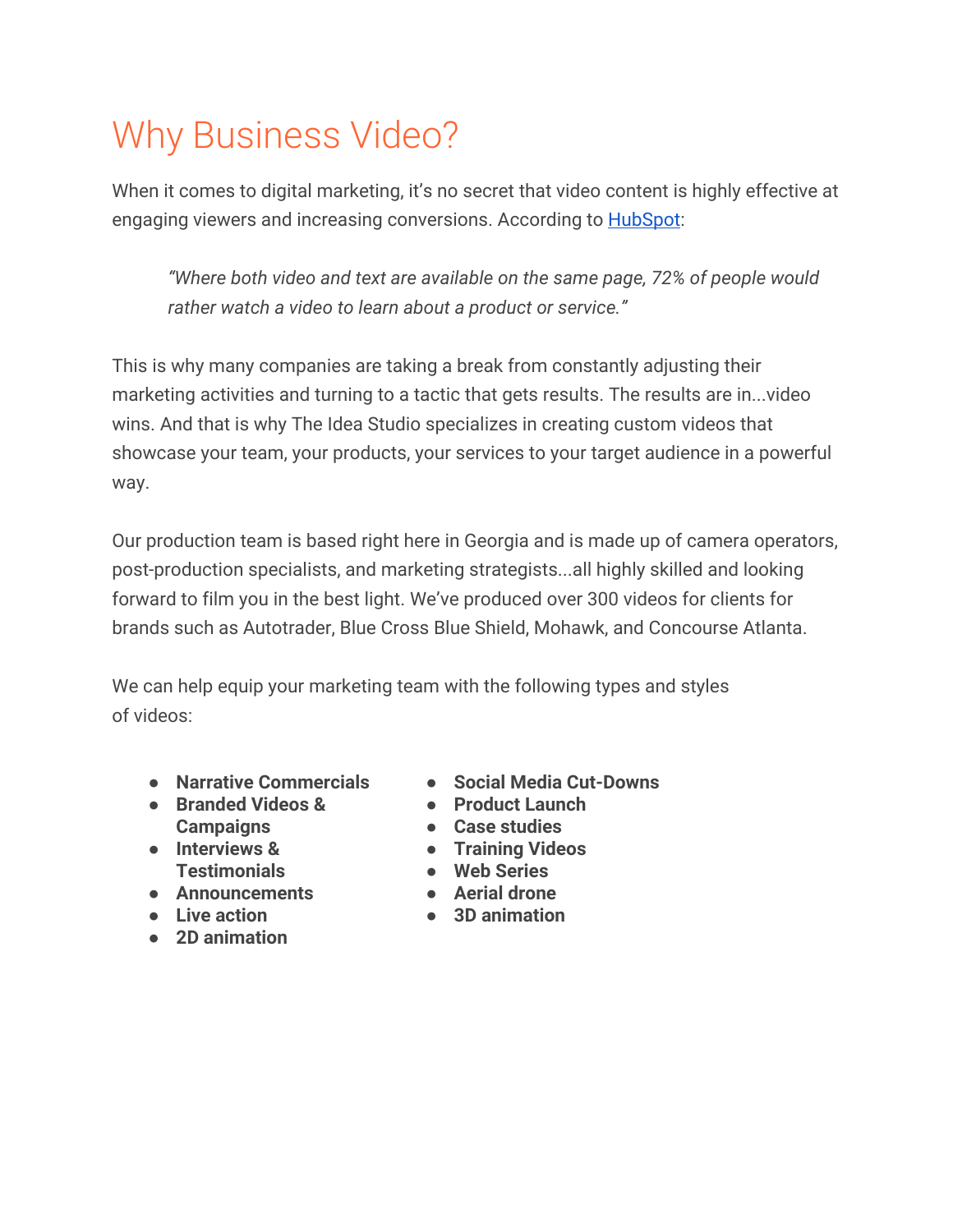### What is the production process?

Our team follows a simple, four step approach to understand your goals, craft strategic messages, develop visuals, and produce content. Here is what happens along the way:



#### **STEP 1: ONBOARDING & RESEARCH**

Our first step is to gather all the information we need about the project - your organization, goals, messages, and target audience. We'll send over a questionnaire, and will then discuss everything in detail on our kick-off call.



# **STEP 2: PRE-PRODUCTION MESSAGING**

Next, we will develop the script for the project. This includes the copy that will be read by the participants or narrator, as well as some written ideas of what the visuals might show. The script is a critical part of the project, so we work closely with you to get it right.



Once the script is complete, and if we're working with a story based project, we begin planning the visuals. This includes rough storyboard sketches that help us visualize the shoot to come.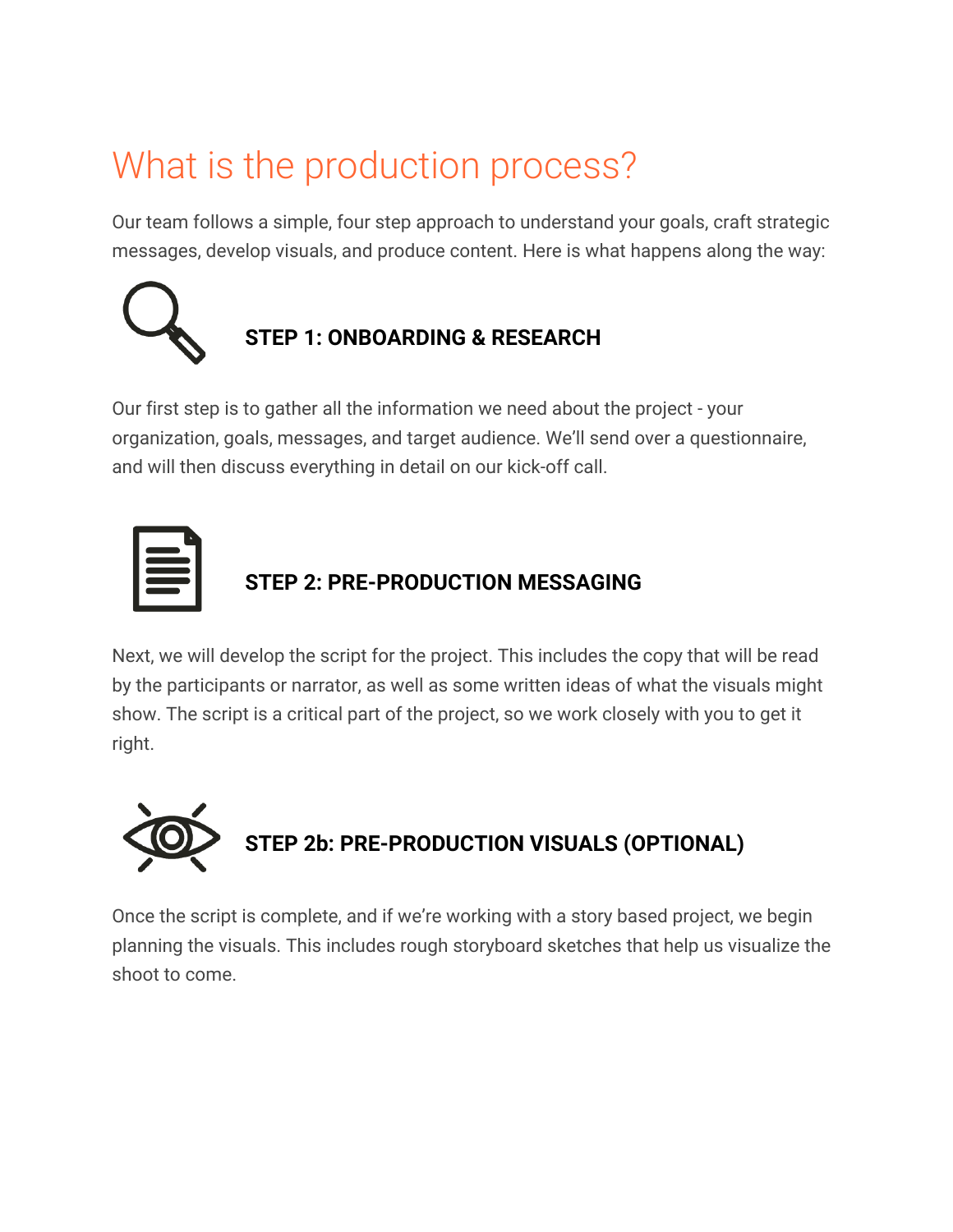

When the planning is finally complete, we launch into production. This includes filming the story or event, and includes all the planning around that (equipment procurement, crew planning, etc).



After the story or event has been filmed, we edit the footage, add motion graphics then add final touches such as music and sound effects. Then we deliver it to you in a format that's easy to distribute within your channels.

### Why The Idea Studio?

At the end of the day, our mission is to help you communicate effectively with your target audience. Because of this, we work hard to ensure your videos have the right tone and concepts to engage viewers and deliver your key messages. We also customize every project to match your brand, so it will fit seamlessly with your other content.

If you shop around for videos, you will find a tremendous range in quality and price. We aim for the middle of the spectrum so that we can provide professional, polished results that are still within reach for many enterprises and businesses.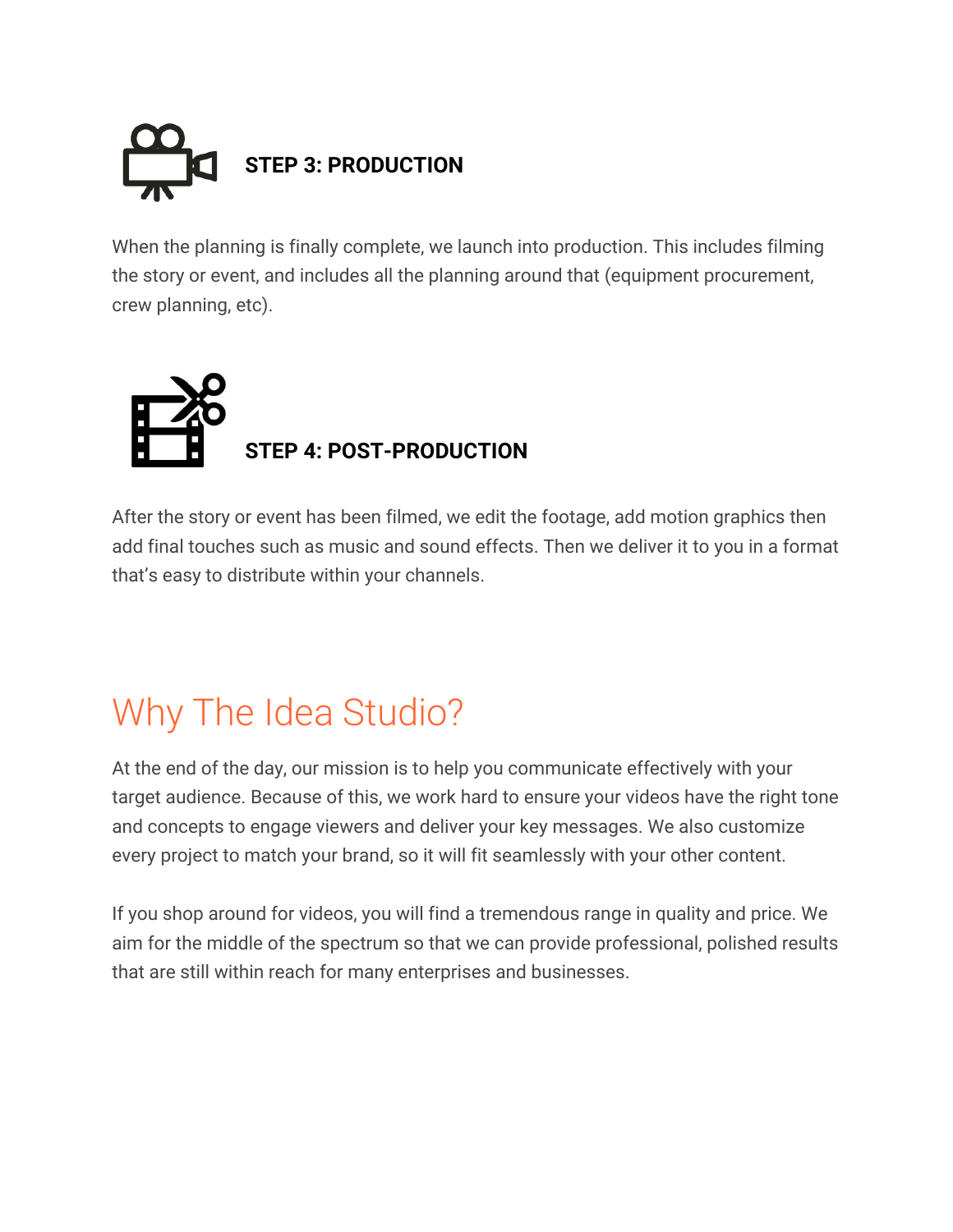### So, what does it cost?

You can find some standard video budget ranges in the table below, but for everything else **we recommend a custom quote** based on your unique requirements.

This is because a brand video to raise awareness will be very different from a promo video to generate leads. And these will also be very different than an internal educational video about a process or internal training video.

| <b>Ballpark Pricing - Full Production</b>                    |                               |                          |
|--------------------------------------------------------------|-------------------------------|--------------------------|
| Live Action - 2 minute runtime ranges                        |                               |                          |
| <b>Production Type</b>                                       | <b>Ballpark</b>               | <b>Example</b>           |
| <b>Narrative</b>                                             | \$6k to \$10k                 | <b>Big Peach Running</b> |
| Corporate/About                                              | \$4k to \$6k                  | <b>GXG</b>               |
| Branding/Campaign                                            | \$5k to \$7k                  | <b>Hoss</b>              |
| Aerial                                                       | \$300per/hr or \$850 half day | <b>Concourse Atlanta</b> |
| <b>Animation Based Explainers - 90 second runtime ranges</b> |                               |                          |
| 2D Animation                                                 | \$7k to \$10k                 | Now4Real                 |
| Mixed Media                                                  | \$8k to \$11k                 | Panasonic                |
| <b>3D Animation</b>                                          | \$11k to \$18k                | <b>Carpilot</b>          |

Budgets are based on project scope, which is determined by a number of factors including the number of videos you need, runtime, complexity of the visual style, level of polish and finesse required, and intended use. We can adjust scope to fit your needs.

**Why does it cost this much? (cont'd next page)**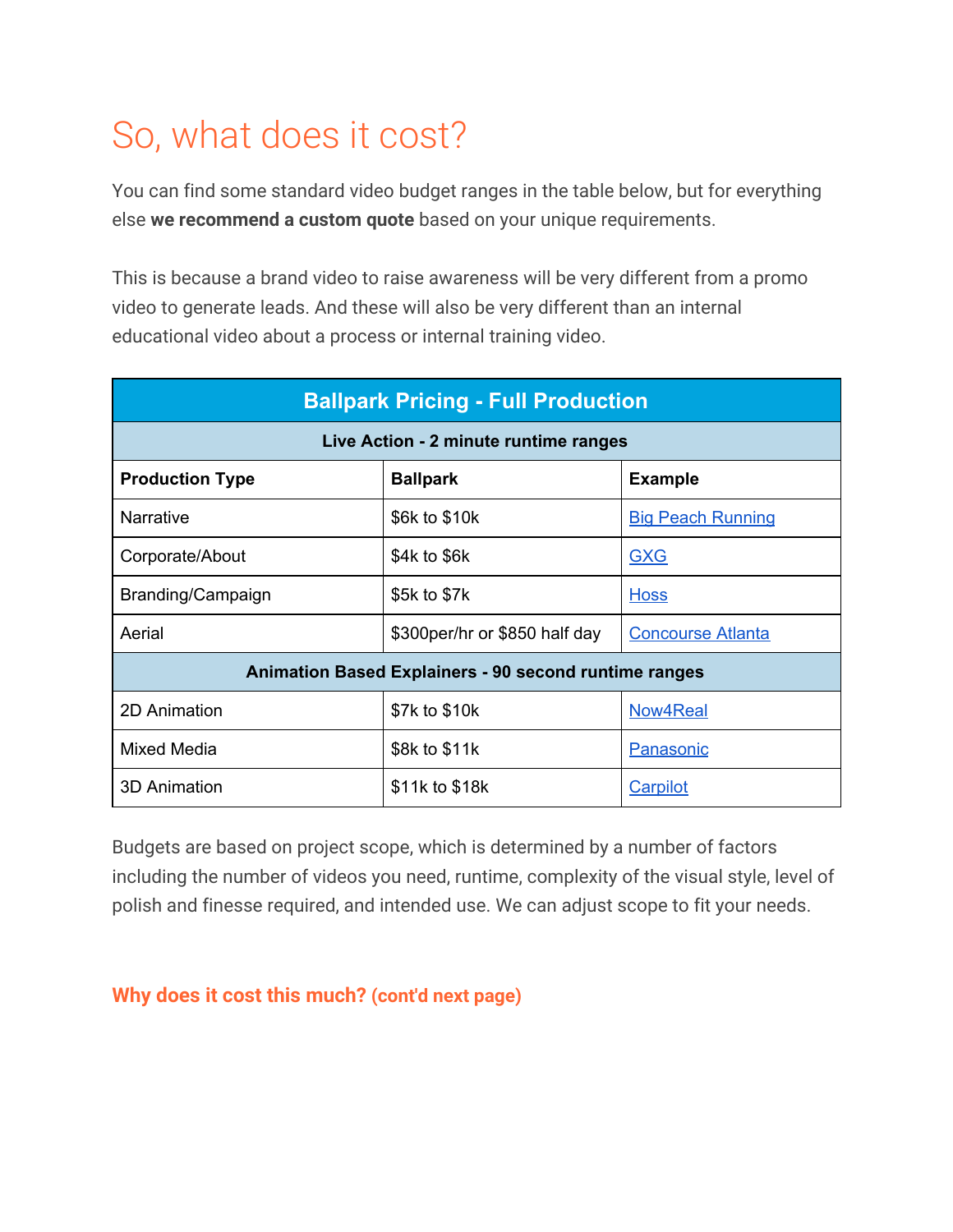### FAQs

#### **Why does it cost this much?**

Creating compelling videos takes time and skill. Many people are surprised to learn that a standard production can take three weeks of continual work from pre production through post, and requires a team of professionals.

#### **How long does the process take?**

For story based videos, our process typically takes 4 to 5 weeks if your team is able to provide quick feedback at each step. For event based projects, it's based on the date/time, then a post-production interval afterwards. If you need something sooner, it may be possible to accelerate things, so let us know if your deadline is closing in!

#### **How can you provide feedback throughout the process?**

At each of the steps in the production process, your team will be able to review our progress and provide feedback. We ask that you collect feedback from all of your stakeholders at each review point and send it to us at one time. This counts as one round of revisions. The number of rounds you get at each step is based on the package you select.

#### **Who owns the final video?**

At the end of the project you will own the final video and can use it on your website, social media, for events, for groups, or pretty much however you like. Just let us know at the beginning of the project if you plan to use the video for broadcast or paid ads, as we may need to get special licenses for the narration and music.